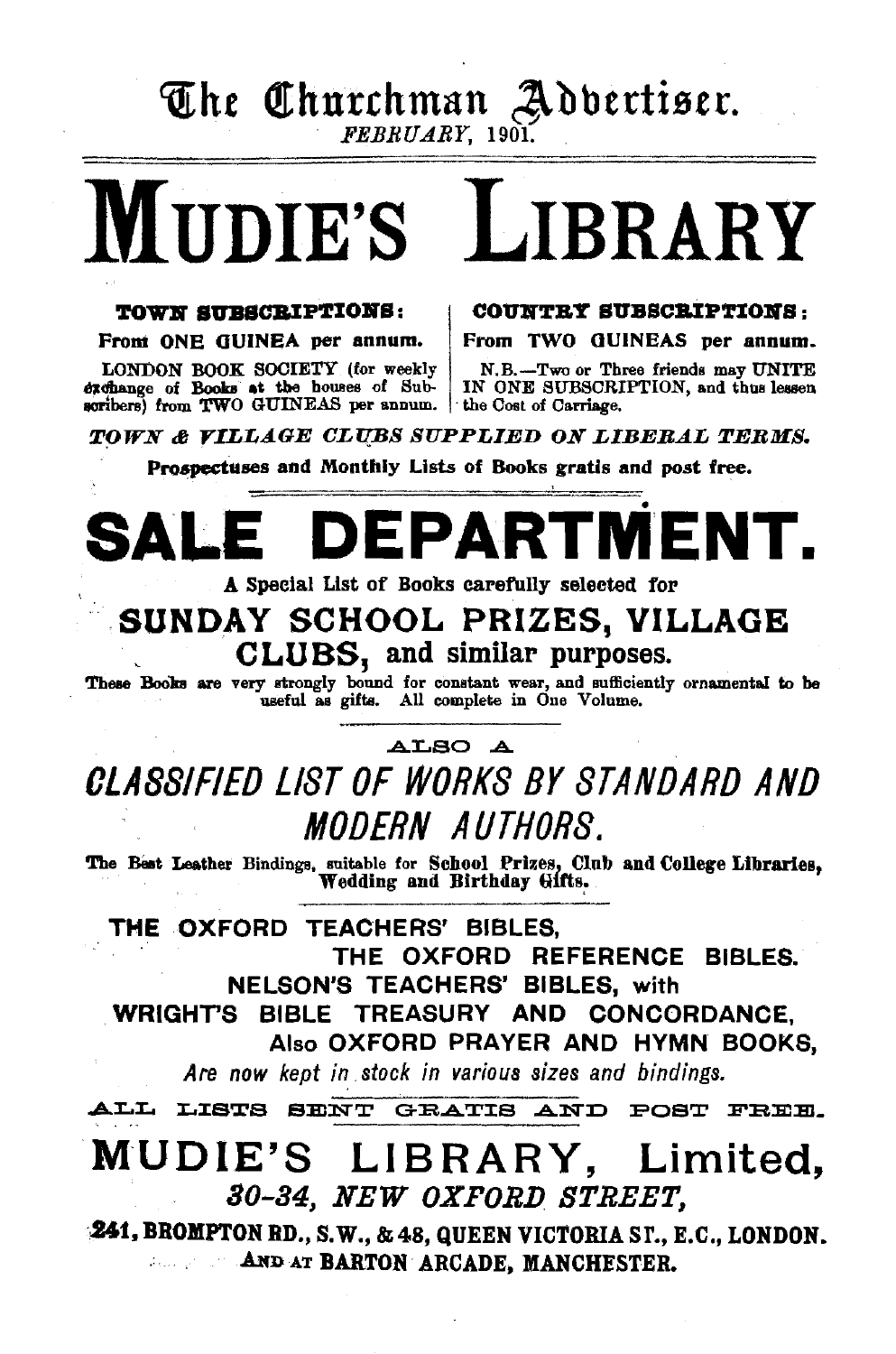#### NEW WORK BY THE LATE BISHOP OF LONDON.

In foolscap 8vo., tastefully printed and bound, price 5s,

## **Counsels for Churchpeople.**

FROM THE WRITINGS OF

#### The Right Hon. and Right Rev. MANDELL CREIGHTON, D.D.,

THE LATE LOBD BISHOP OF LONDON.

Selected and arranged by J. H. BURN, B.D.

#### UNIFORM WITH THE ABOVE.

Tastefully printed and bound. Price 5s., post free.

#### THE LIFE **SERVICE: CHRISTIAN** OF

**(3)** Gooff of Devotional Choughts.

From the Writings of F. W. FARRAR, D.D., F.R.S., Dean of Canterbury. Selected and arranged by J. H. BURN, B.D.

" An exceedingly valuable work, full of the choicest gems, brilliant and penetrating. Many a dull hour can be made bright and cheerful by studying the thoughts of the venerable Dean, as depicted in the pages of "The Lite

Tastefully printed and bound, gilt top, bs.

### **HELPS TO FAITH AND PRACTICE:**

#### (N Obook of Devotional (Readings.

From the Writings of HENRY SCOTT HOLLAND, M.A., Canon and Precentor of St. Paul's Cathedral. Selected and arranged by J. H. BURN, B.D.

"It will greatly please the admirers of the orator and preacher, and gratify his friends as a remembrance of his deeds of kindness." $\ldots$ Churchwoman.

his deeds of kindness. — Churchwoman.<br>"There is not a page which does not contain a helpful thought or an inspiring message."—Quiver,<br>"A very charming book of devotional readings."—Bristol Mercury.<br>"A volume of reflections Gazette,

"We can recommend the book to those who have but little time for devotional reading."-Church Review. "The book will prove very useful for short Lenten readings."-Pilot.

**SECOND** EDITION.—In foolscap 8vo., tastefully printed and handsomely bound, price 5a.

### **HELPS TO GODLY LIVING:**

#### (A Book of Devotional Choughts.

From the Writings of the Right Honourable and Most Reverend FREDERICK TEMPLE, D.D., LORD ARCHBISHOP OF CANTERBURY. Selected and arranged, with His Grace's permission, by J. H. BURN, B.D.

"We shall be surprised if this quiet little book does not do a solid amount of good on these lines. Church-<br>men will receive it with a cordial welcome."—Guardian.<br>"The book is a distinct aid to devotional literature, the

value."-Remily Churchman. same to according."-Church Family Newspaper.<br>"A good and suitable aid to meditation."-Church Family Newspaper.<br>"A good and suitable aid to meditation."-Church Family Newspaper.<br>"It is a beautiful

ELLIOT STOCK, 62, PATERNOSTER ROW, LONDON, E.C. ki kirj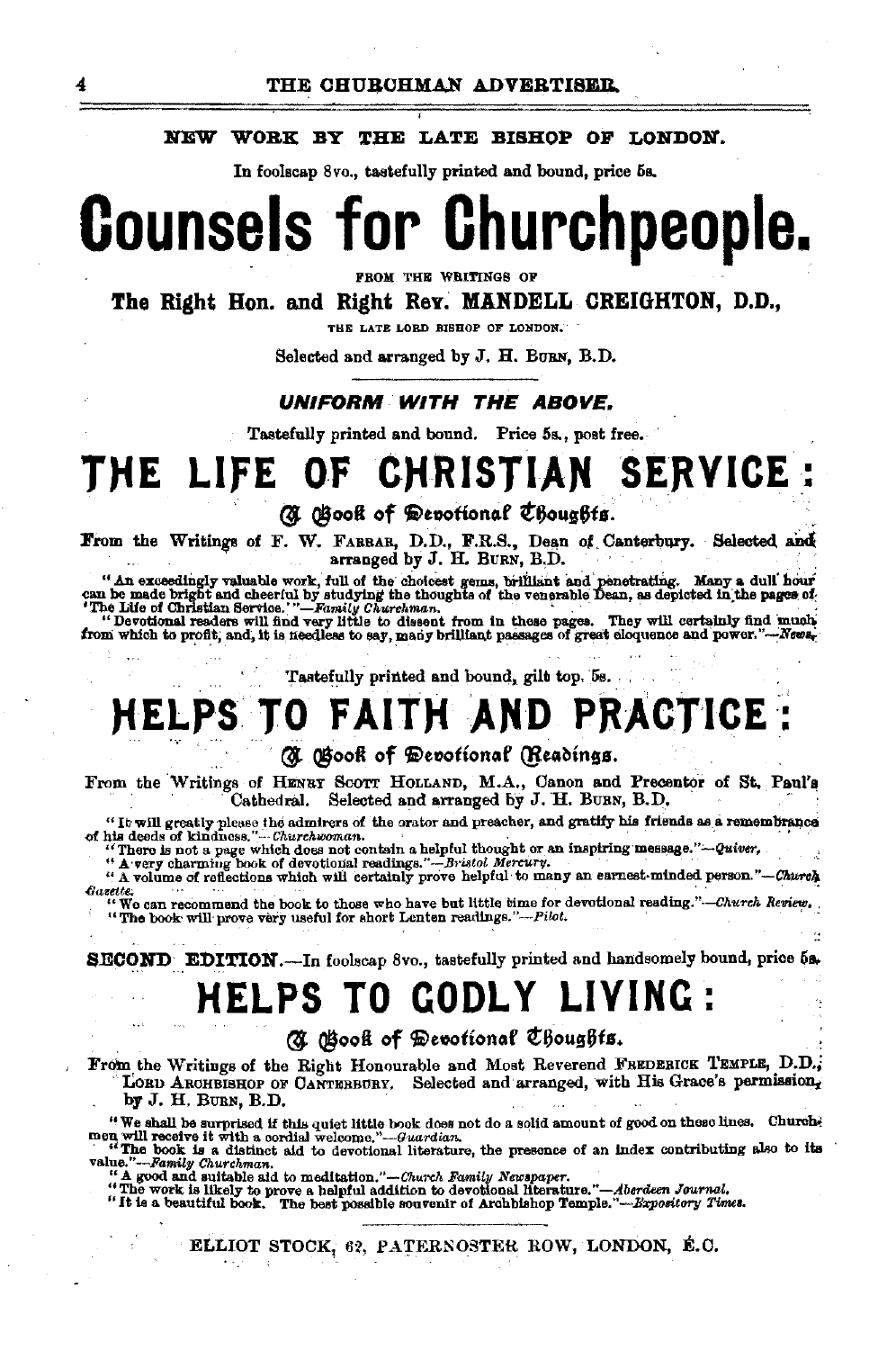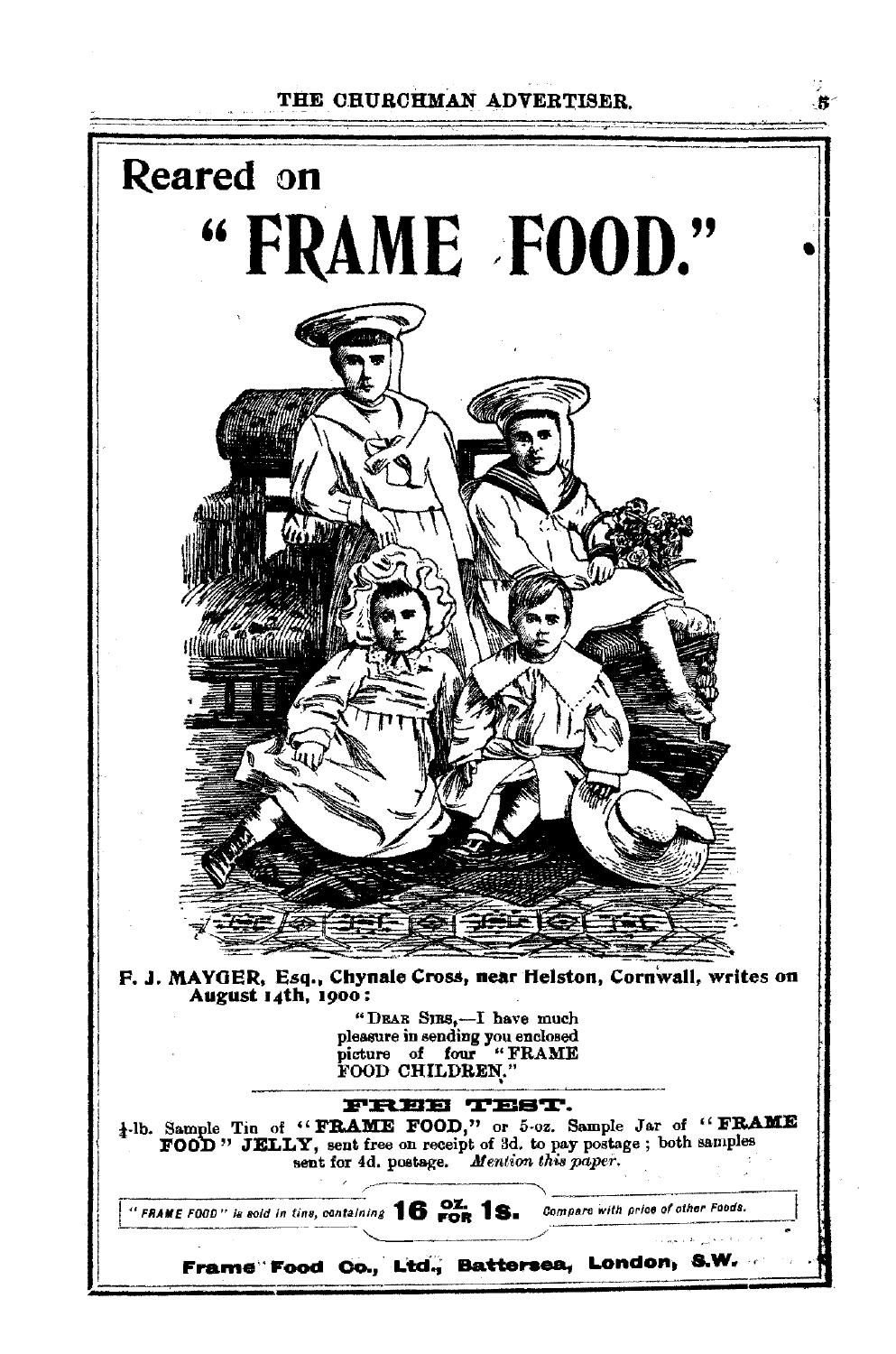### A Living Bookcase!

The -

Wernicke Elastic Bookcase

Is the most popular in the World. Should be in every Home. Library, Office and Institution.

A Living Bookcase-grows with your Library, and always fits it. Small enough for 10, or large enough for 10.000 Books. A system of Units. An ideal Bookcase for the home. Fitted with dust-proof disappearing doors, simple and perfect in operation. Furnished in grades and prices to suit all tastes and requirements.

こうきょうこう アイスト アイス・アイス アイス・アイス アイン・アイン アイン・アイン アイン・アイン

Indispensable to Book Lovers.

FREE.-Call and examine the Bookcases at any of our Depots, or write for dainty<br>Illustrated No. 40 Booklet, free to readers of the Churchman, or inquire of your Bookseller,

Roll-Top Desks. **Flat Desks.** Card Indexes.



**Tilting Chairs. Filing Cabinets.** Gem Cabinets. **Estimates Furnished.** 

Office and Library Requisites.

THOMAS TURNER (Leicester), Ltd., 44, HOLBORN VIADUCT, LONDON, E.C.

ハハハハハ

Birmingham, Leicester, and 19, Market Street, Bradford.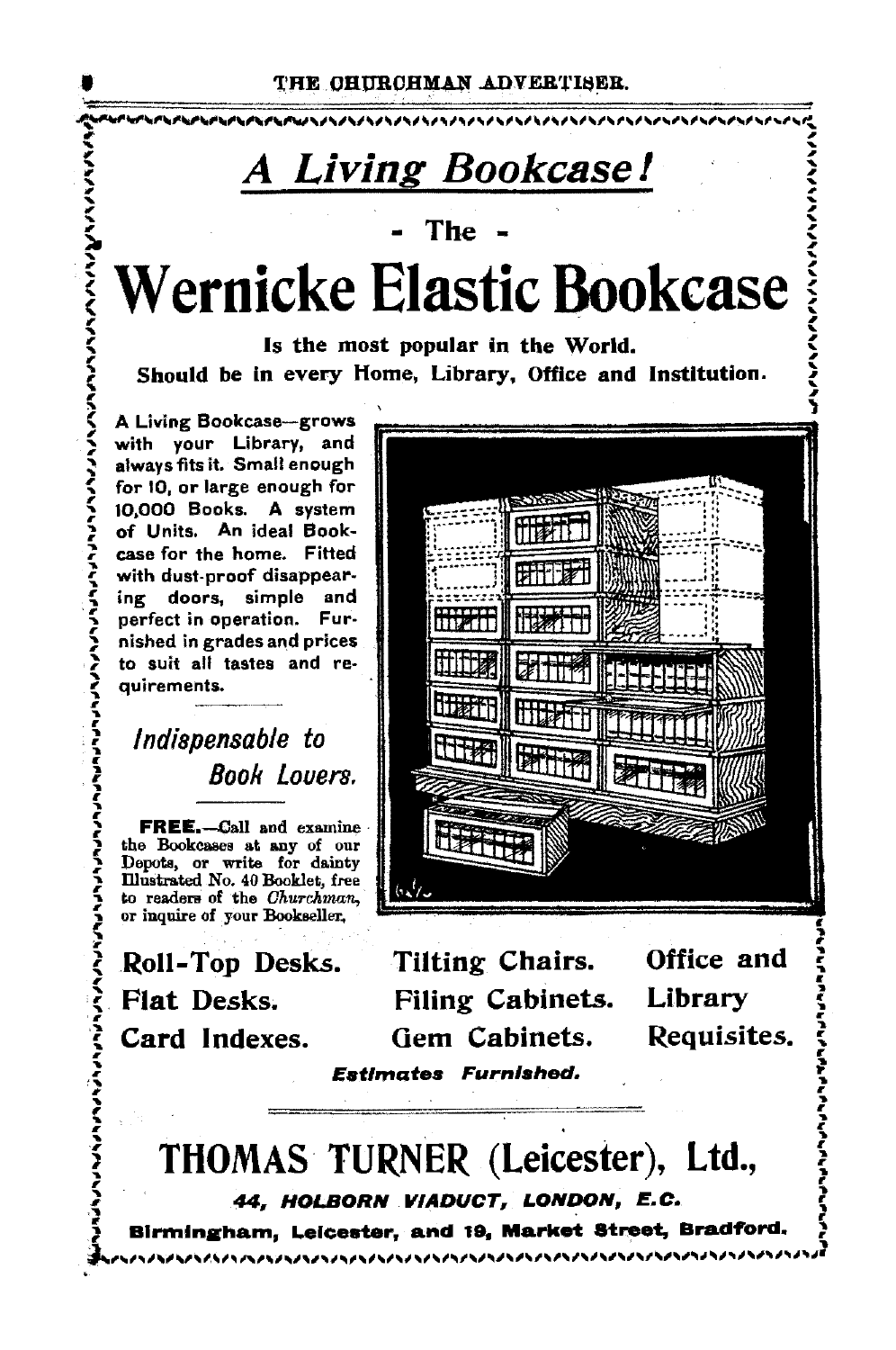#### EDUCATIONAL.

### **EVANGELICAL SCHOOL.**

 $\chi^{\text{REPARATION}}$  for the Public Schools and Navy. Standing in its own extensive grounds in Folkestone. Two or three vacancies for next term. Enquiries may be made of

#### JOHN SHRIMPTON, Esq.,

3, VICTORIA STREET, WESTMINSTER, LONDON.

#### **WESTON· SUPEB ·MABE.**

THE MISSES RODHAM, assisted by resident governesses and high-class visiting teachers,<br>
RECEIVE the DAUGHTERS of GENTLEMEN as RESIDENT PUPILS, whose training and education they personally superintend. For delicate pupils the climate bas proved most beneficial. The late Mrs. Pennefather (Mildmay, London) gave to this educa• tiona! home her interest and influence.

For terms, address: MISSES RODHAM, Weston-super-Mare.

### **MONKTON COMBE SCHOOL**

(Near BATH).

Evangelical Religious Teaching. Healthiest country life. Highest Educational successes. Most moderate fees (specially r:educed for sons of clergy and officers).

For prospectus, apply Vice-Principal.

#### SOCIETIES.

#### PROTESTANT REFORMATION SOCIETY.

The OLDEST Ohuroh Soo1ety for the Defence of the Oathollo and Apostolic Doctrines recovered tcr England by the Reformation. The ONLY Mission to Roman1sts 1n England,

#### (Established 1827.)<br>**EDUCATIONAL.** EVANGELISTIC. MISSIONARY. EDUCATIONAL.

Sermons and Lectures by the Rev. C. H. H. WRIGHT, D.D., M.A., Ph.D., Clerical and General Superintendent.<br>
Educational Lantern Lectures by the Organizing Secretary, WALTER A. LIMBRICK.<br>
Cheap effective literature dealing w

Cheap effective literature dealing with subjects of present importance.<br>Donations, Subscriptions, or requests for Lectures or Sermons should be addressed to the Secretary.<br>62, Berners Street, Oxford Street, London, W.<br>**Fun** 

#### $\mathtt{THB}~\mathtt{PROTBSTANT}~\mathtt{ALLLA}~\mathtt{NOE},$

As its name implies, is a Society which combines and federates all Protestants for united<br>action in defence of the truth.

It is THE ONLY SOCIETY which publishes an Illustrated Protestant Paper containing a monthly report of its work.

"The Record " of April 27th. 1900, says: " The Alliance has never pursued an ostrich-like policy,<br>but has always bravely faced, and has sought to get others to face, the real problems with which the Church<br>and the nation f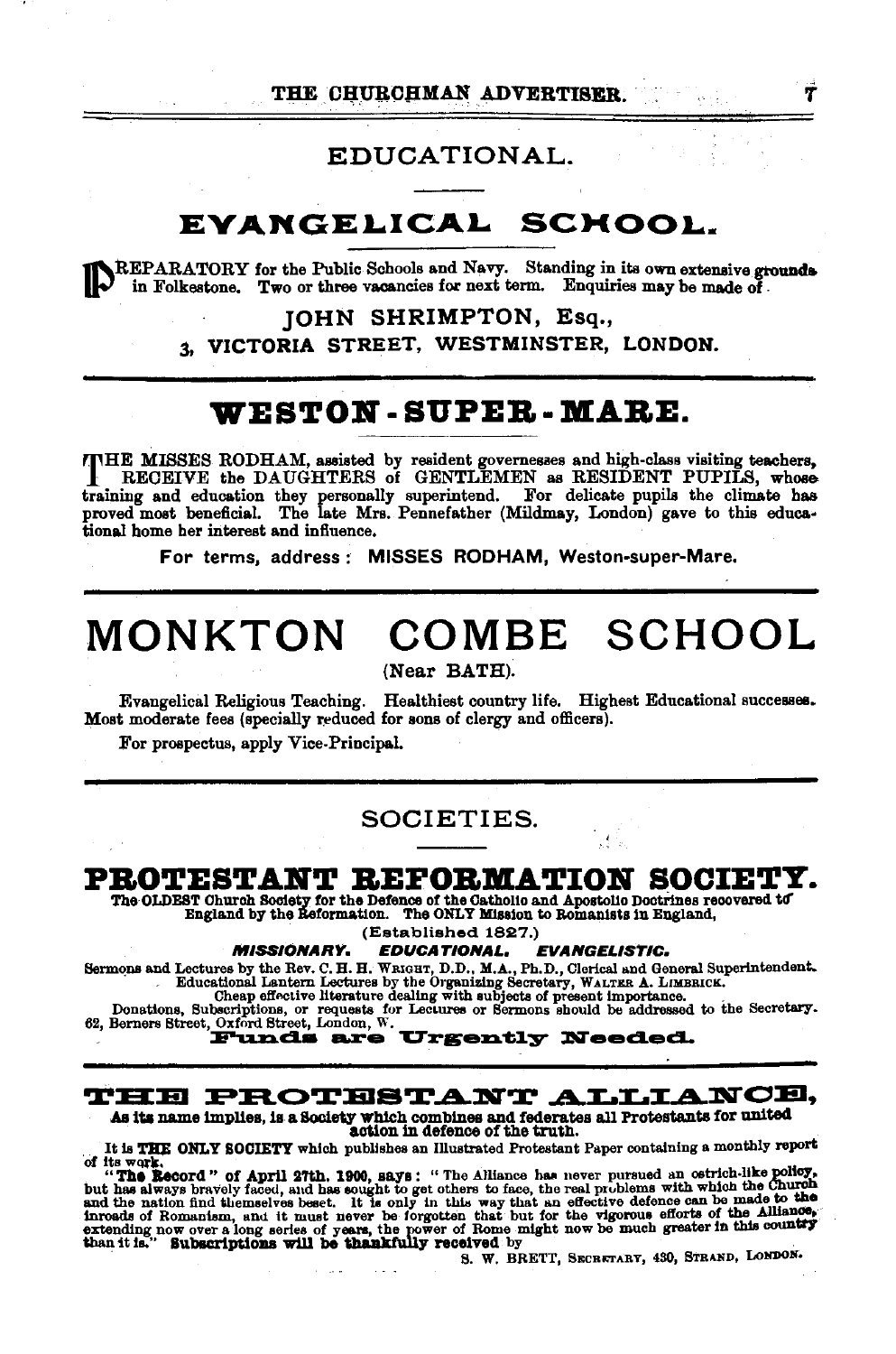

PLEASE HELP THE FATHERLESS CHILDREN.

K & Founded 1758

Patron: HER MAJESTY THE QUEEN.

5,500 Children (of both sexes) have been Trained. 500 are now being Maintained and Educated.

Children are received from Infancy<br>to 11 years of age, and are retained until 14 or 15. **Funds urgently needed.** 

Senior School: HAVERSTOCK HILL, MAITLAND PARK, N.W.<br>Junior School: ALEXANDRA OBPHANAGE, HORNSET RISE, N.<br>Convalescent Home: HAROLD ROAD, MARGATE.

Treasurer: HORACE BROOKS MARSHALL, Esq., M.A., J.P., D.L.<br>Bankers: LONDON JOINT STOCK BANK, Ltd., Princes St., H.O.<br>Secretary: ALEXANDER GBANT.

Offices: 73, Cheapside, London, E.C.

#### ECCLESIASTICAL INSURANCE OFFICE, LIM.

FIRE INSURANCE. **GLASS INSURANCE. BURGLARY INSURANCE.** 

The Surplus Profits are devoted to Institutions, etc., for the benefit of the Clergy and of Church objects.<br>Already a sum of £28,500 has been so distributed. The above sum includes £500 to the Olergy Distress Fund, and £2,

"This is a serious attempt made in good faith to help the Clergy to help themselves, and to husband the existing resources of the Church."-Guardian.

#### INSTITUTION. **CLERGY PENSIONS INCORPORATED 1892.** FOUNDED 1886.

Joint Presidents.-The ARCHBISHOP OF CANTERBURY. The ARCHBISHOP OF YORK. The distinguishing characteristic of the scheme of the Institution may be concleedy stated in three words, "Self-help sided." Clergymen who wish to secure the benefits of the Institution for themselves or their families, e

1. Clergy Pensions Fund; 2. Sickness Fund; 3. Personal Accident Fund; 4. Widows and Orphans Fund; 5. Daughters Fund; 6. Other Benefits Fund.

For Information and Forms, apply at the Joint Offices of the Ecclesiastical Insurance Office,<br>Lim., and the Clergy Pensions Institution, 11, Norfolk Street, Strand, London, W.C.<br>DOHN DUNOAN, F.I.A., Secretary.

### THE SECOND VOLUME OF The Expositors' Greek Testament,

EDITED BY THE

-REV. W. ROBERTSON NICOLL, M.A., LL.D., Editor of the "Expositor," "Expositor's Bible," etc.,

- THE ACTS OF THE **APOSTLES.** By the Rev. R. J. KNOWLING, D.D., Professor of New Testament Exegesis, King's College, London.
- 2. ST. PAUL'S EPISTLE TO THE ROMANS. By the Rev. JAMES DENNEY, D.D., Professor of Systematic and Pastoral Theology, Free Church College, Glasgow.
- 3. ST. PAUL'S FIRST EPISTLE TO THE CORINTHIANS. By the Rev. G. G. FINDLAY, B.A., Professor of Biblical Literature, Exegesis and Classics, Headingley College.

The first volume of 880 pages, handsomely bound in buckram cloth, consists of the Gospels of St. Matthew, St. Mark, and St. Luke, by the Rev. Professor A. B. Bruce, D.D., and the Gospel of St. John, by the Rev. Professor Marcus Dods, D.D. The price of each volume is 28s.; but for those who subscr now the price for two volumes is 30s.

The first thing that strikes one when he das up the volume on the Gospels is the uncommon hand-<br>someness of the book. It is a joy to handle it and look into its pages. It is the very book to lure a student<br>into reading. T

LONDON: HODDER AND STOUGHTON, 27, PATERNOSTER ROW, E.C.

R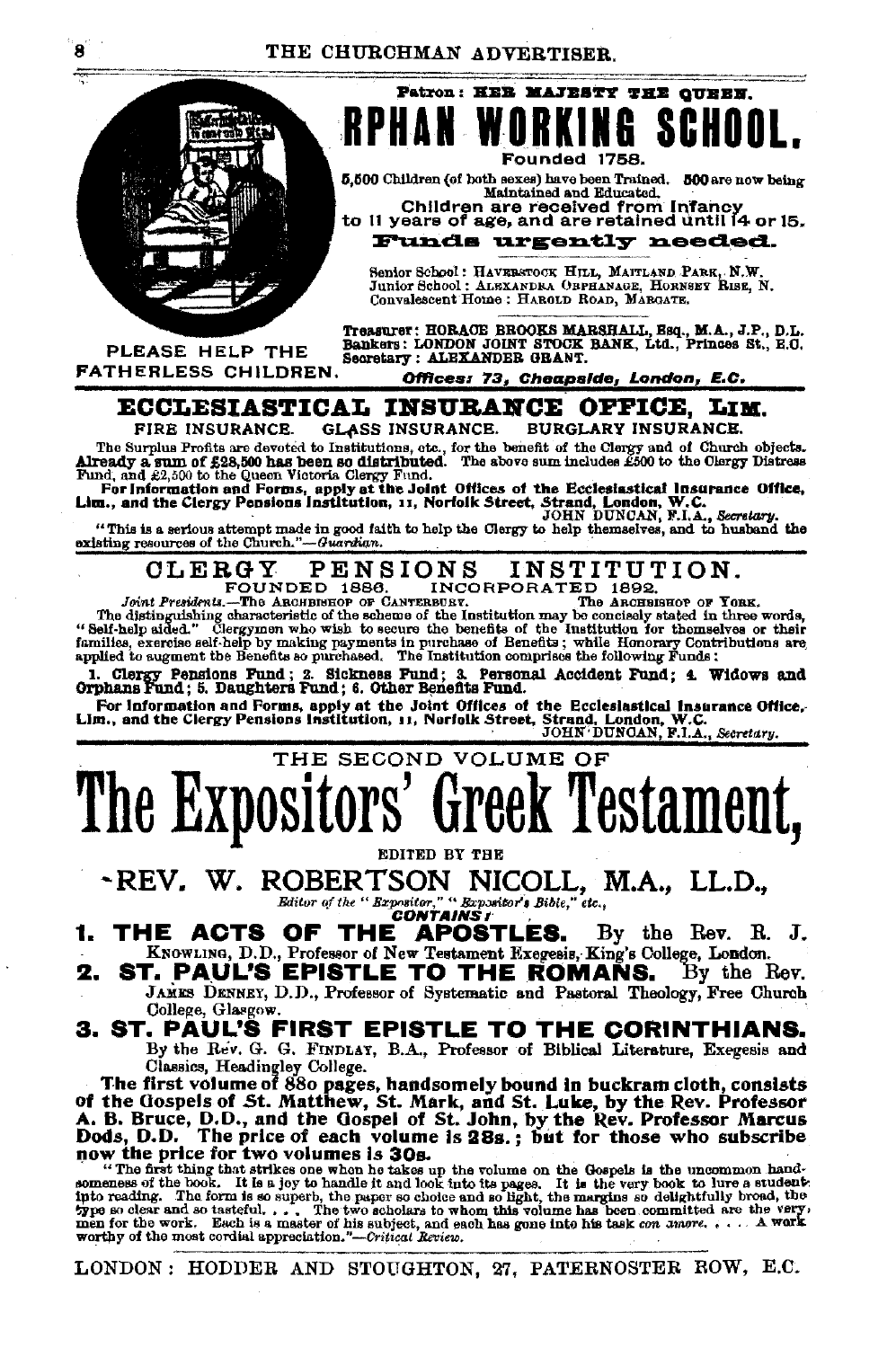## YOUNG WOMEN AND CIRLS.

THE LONDON FEMALE PREVENTIVE & REFORMATORY INSTITUTION Sustains FIVE HOMES and an OPEN-ALL-NIGHT

REFUGE for 180 Friendless and Fallen Young Women and Girls.

The benefits are free. No suitable case rejected.

Many thousands who were once

**HOMELESS! FRIENDLESS! OUTCAST!** 

Estab.

ŕ,

have been assisted to make a fresh start in life. An earnest appeal is 1857. made for support, as the entire work is dependent upon voluntary contributions.

Contributions may be sent to LLOYD's BANK, Limited, 16, St. James's Street, S.W.; or WILLIAM J. TAYLOR, Secretary, 200, EUSTON ROAD, LONDON, N.W.

### **METROPOLITAN DRINKING FOUNTAIN & CATTLE TROUGH ASSOCIATION.**

PATRONESS-H.R.H. PRINCESS OF WALES.

FUNDS URGENTLY NEEDED. SUPPORTED ENTIRELY BY VOLUNTARY CONTRIBUTIONS.

#### Offices: 70, VICTORIA STREET, WESTMINSTER, S.W.

President-HIS GRACE THE DUKE OF PORTLAND, K.G., etc., etc., chairman-MAJOR-GENERAL HON. H. F. EATON.

Treasurer-HENRY GURNEY, Esq. Secretary-CAPTAIN W. SIMPSON.

This is the only Society providing FREE SUPPLIES OF WATER FOR MAN AND BEAST IN THE STREETS OF LONDON. The Association being entirely dependent upon voluntary contributions of the benevolent for ability to sustain and exten much to promote Temperance and alloviate suffering.<br>
Annual Subscriptions and Donations will be thankfully received by the Bankers, Messrs. Barclay and Co.,

1, Pall Mall, East, S.W., and 54, Lombard Street, E.C., or by the Secretary.

#### TO COMPLETE THE GOOD SAMARITAN A NATIONAL APPEAL. URGENT. WORK OF THE "LIBERATOR" RELIEF FUND. Patron-H.R.H. PRINCE CHRISTIAN.

A further £10,000, or 200,000 shillings, still urgently needed to give relief to hundreds of aged, destitute,<br>and afflicted victims of the great "Liberator" fraud, who were taught and trained in habite of temperance and<br>th

"Bear ye one another's burdens, and so fulfil the Law of Christ."

There are 3,014 cases on the Books of the Fund, of whom 1,548 are Widows or Spinsters. 824 are over 70 years of age, 233 are over 80 years of age, 1,486 are over 60 years of age. THE BITTER CRY FOR HELP

is still coming to the Committee from sufferers who have bravely borne with their difficulties, till sickness or

is suit commuted for the summarized for the state of the commuted for the and urgent cases.<br>The case of the compelied them to apply.  $\pounds 19,000$  required for new and urgent cases.<br>Cheques and P.O.'s should be made payable

### PAROCHIAL MISSIONS TO THE JEWS AT HOME AND ABROAD.

**Honorary Secretaries:** 

The REV. CANON SIR JAMES E. PHILIPPS, BABT., WARMINSTER. The VEN, ARCHDEACON SUTTON, PEVENSEY, HASTINGS.

Organizing Secretary: The REV. W. O. E. OESTERLEY.

#### office: A. C. S. Office, 39, victoria street, westminster, S.W.

This Society is worked strictly on the parochial system of the Chnrch. Duly qualified men are sent as curates, under the incumbents, to parishes in London and other big towns, where large numbers of Jews congregate.

All information gladly given on application to the Organizing Secretary.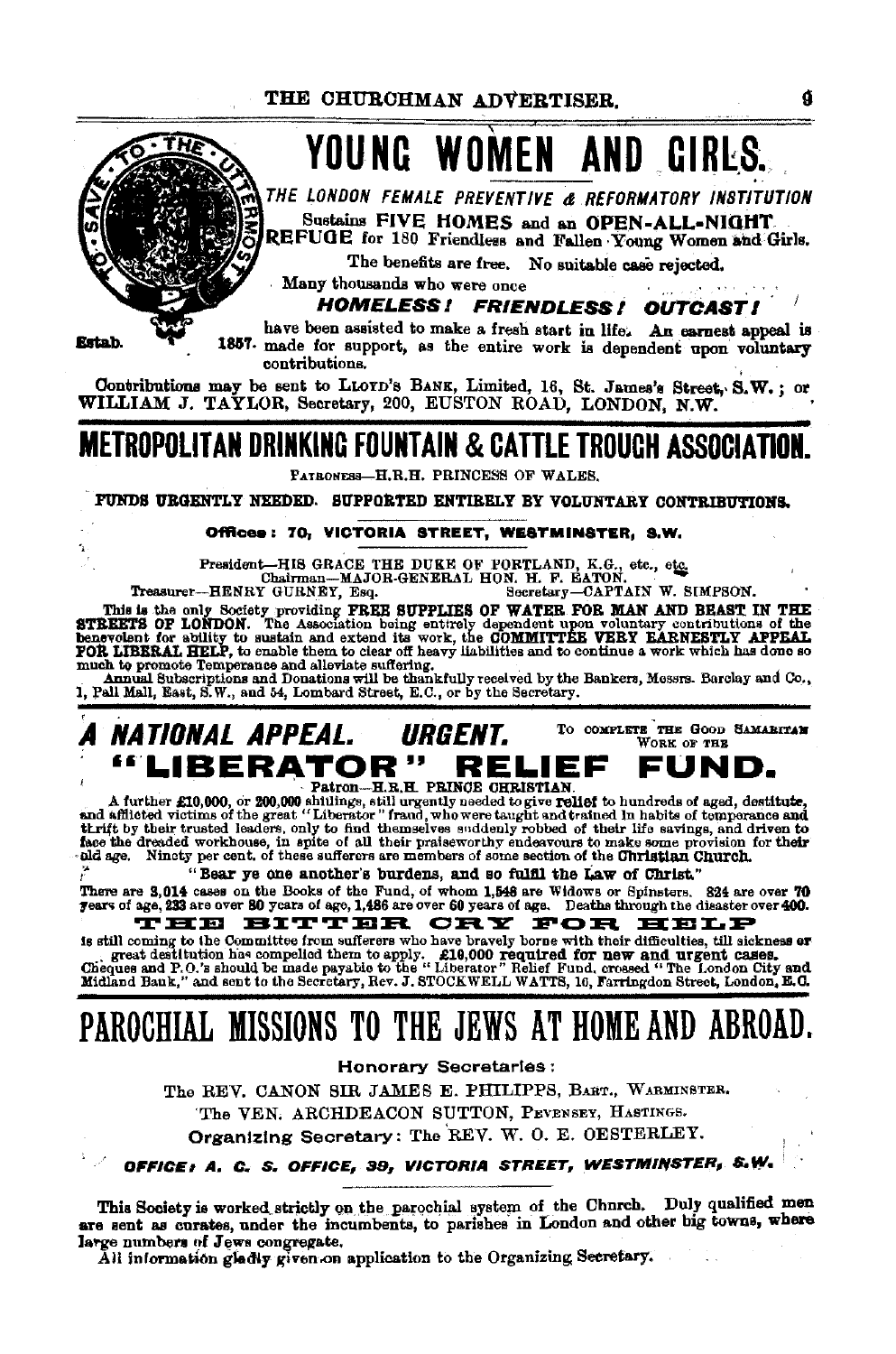### *1Eqt* ~f. ®illls' f!!qrisfian Jmissinn.

*Treasurer-F.* A. BBVAN, Esq.

#### VOLUNTARY CONTRIBUTIONS ONLY SOURCE OF INCOME.

This Mission assists, amongst other classes, the following :-

THE BETTER CLASS OF DISCHARGED PRISONERS ;<br>THE INNOCENT BUT SUFFERING WIVES AND CHILDREN OF PRISONERS<br>THE SICK AND POOR ;<br>HOMELESS AND DESTITUTE WOMEN.

The demands upon the resources of the Mission are very heavy.

Mr. WILLIAM WHEATLEY, Superintendent, 4, Ampton Street, Regent Square, W.C.

## SOCIETY FOR RELIEF OF PERSECUTED

. DISTRESS IS TERRIBLE among the poor Jews at Jerusalem. Virulent smallpox, diphtheria, measles, and fever are raging in their wretched abodes, which cannot keep out the gales, rains, and snow of winter. Such crowds have come to Abraham's Vineyard for drinking water that they could only be supplied every other day. From June to November over 40,000 gallons of drinking water were given to p 40,000 gallons of drinking water were given to poor Jews from the Rock Cisterns at Abraham's Vineyard.

FUNDS MOST URGENTLY NEEDED FOR FOOD, FUEL, AND WAGES.

*Hon. Treasurer: F. A. BEVAN, 54, LOMBARD STREET, E.C. Secretary:* E. A. FINN, 41, PABLIAMENT STREET, S.W.



Patron: Admiral of the Fleet H.R.H. The

DUKE OF SAXE-COBURG<br>AND GOTHA, K.G.<br>Labours afloat and<br>ashore, at home and of all classes and na-<br>tions, fishermen, barge-<br>men, and emigrants.<br>Seventy-three harbours<br>are occupied.

Expenditure, £42,514.

Increased Contributions and Offertories, urgently needed, should be forwarded to the Secretary, Commander W. DAWSON, R.N., 11, Buckingbam St... Commander W. DAWSON, R.N., 11, Buckingham St.<br>Strand, London, W C.

#### THE LONDON & SUBURBAN BANK, Ltd.,

22, Henrietta Street, Covent Garden, W.C.<br>The Bank opens Current Accounts upon approved The Bank opens Current Accounts upon approved<br>
introductions.<br>
Interest at 2} per cent. allowed on minimum<br>
monthly balances when not drawn below £20.

Dividends, Coupons, etc., oblected free of charge.<br>Approved Bills Discounted.<br>The Purchase or Sale of Securities undertaken.<br>Moneys received on Depositat from 3 to 44 per cent.<br>Every consideration given to the encouragemen

Every consideration given to the encouragement of thrift, both by the acceptance of small sums on Deposit, and by affording special facilities to the clergy and others in charge of parochial funds, charities, etc., for the deposit and withdrawal of such

moneys. ALFRED B. HARDING, Managing Director.

NOW READY.-Bound in Cloth, price 7s. 6d.

## The Volume of The Churchman for 1900

ELLIOT STOCK, 62, PATERNOSTER ROW, LONDON, E.C.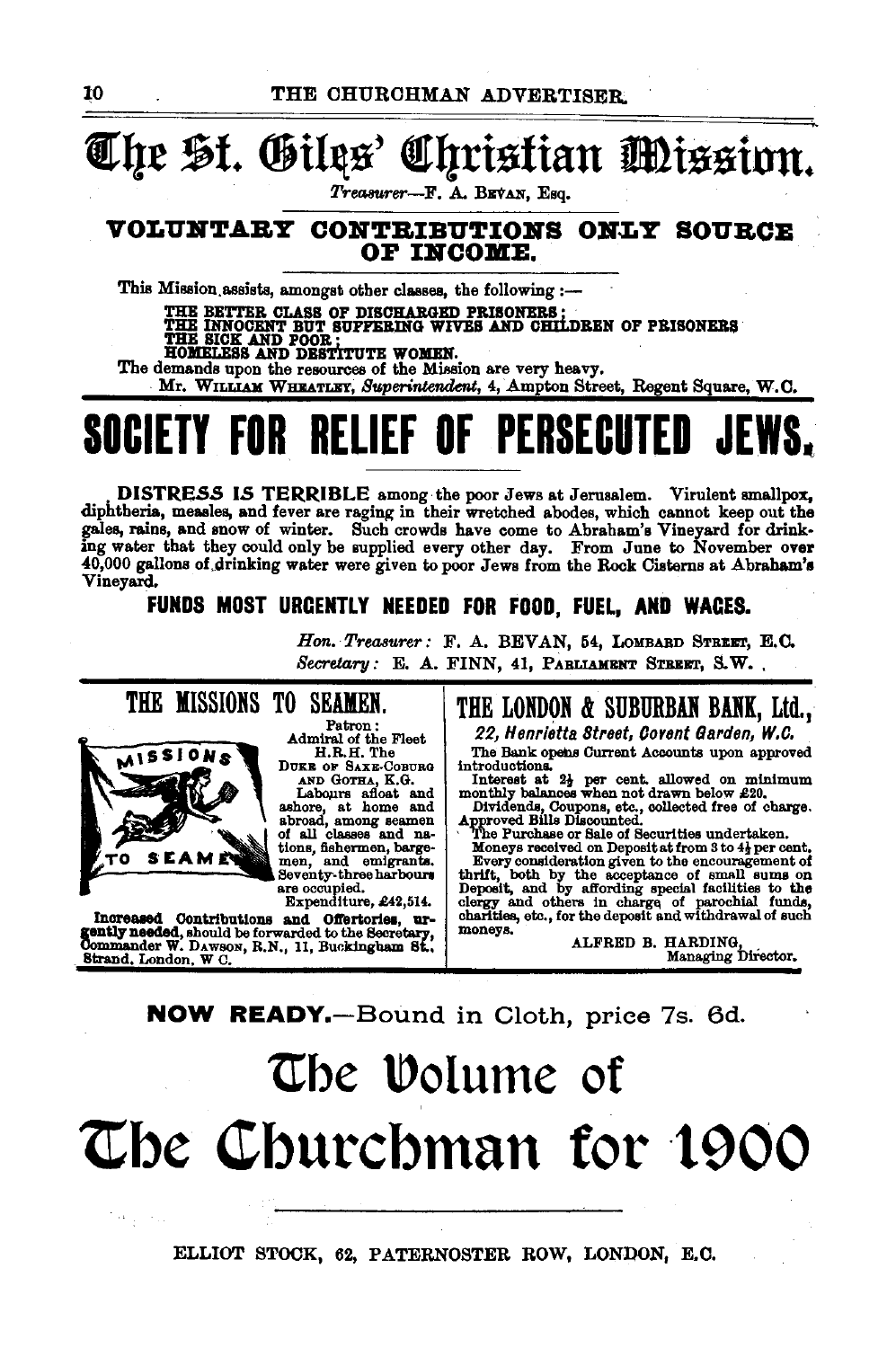THE CHURCHMAN ADVERTISER

ILLUSTRATED PROGRAMME FREE OF COOK'S SELECTED CONDUCTED TOURS, leaving London February 13th, March 13th, and April 10th, occupying one month, visiting

Paris, Marseilles, Tunis, Carthage, Constantine, Biskra, Sidi Okba, Batna, Ruins of Timgad and Lambessa, Setif, Kerrata, Gorge du Chabet, Bougie, carriage through Kabylia District. Fort National, Algiers, Blidah, etc.

Inclusive Fare, First-class Throughout, 50 Guineas,

THOS. COOK & SON LUDGATE CIRCUS, LONDON, & BRANCH OFFICES.

In crown 8vo., cloth, price 3s. 6d.

#### Lombs **C**embles ? **Or**

ADDRESSES TO MEN AND WOMEN. By the Venerable ARCHDEACON MADDEN (Liverpool).

"These shrewd, wholesome and straightforward addresses are good to read, and were, no doubt, still better to hear. The book is sure to do good to the classes for whom it is intended, and may be read with profit by many who work as teachers or preachers among them."-Churchman.

"The book is a quarry in which anyone who wishes to arouse attention may well dig for thought."-Church Family Newspaper.

"For plain, common-sense, practical speaking, these sermons are most valuable. The illustrations are well selected from the common everyday events of life."-Church Bells.

" A collection of spirited addresses."-Church Gazette.

LONDON: ELLIOT STOCK, 62, PATERNOSTRR ROW, E.C.

ESTABLISHED 1851.



SOUTHAMPTON BUILDINGS, CHANCERY LANE, LONDON, W.C.

CURRENT ACCOUNTS.

DEPOSIT ACCOUNTS.

 $2\frac{1}{2}$  %

 $2\%$  on the minimum monthly balances,  $\frac{1}{2}$  when not drawn below £100.  $\boldsymbol{z}$  /

on Deposits, repayable on demand.

STOCKS AND SHARES.

Stocks and Shares purchased and sold for customers.

The BIRKBECK ALMANACK, with full particulars, post free.

FRANCIS RAVENSCROFT, Manager,

**LLOWAY'S F** CURE INDIGESTION, LOSS OF APPETITE, OIZZINESS, BILIOUS and SICK HEADACHE, &c. They Purify the Blood, Strengthen the System, and are the Safest and most Reliable Medicine for Female Ailments. Manufactured only .: 18, NEW OLFORD STREET, LOEDON; sold by all Chemists and Medicine Venders.